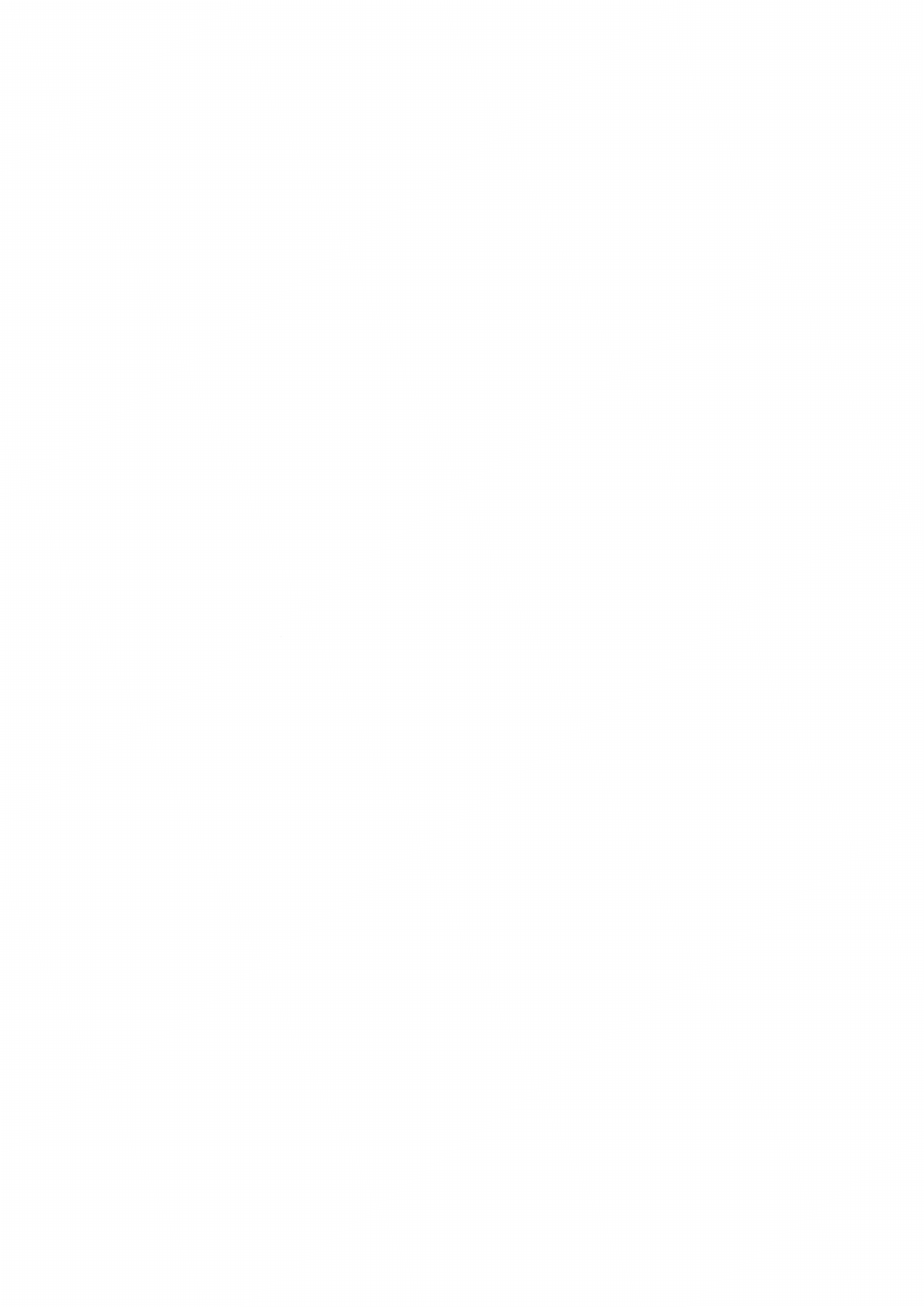#### **Section A: Multiple Choice (please show answers on previous sheet)**

**1** A length of cotton is measured between two points on a ruler. cotton 3 5 9  $\overline{2}$  $\overline{4}$ 6 8  $10$  $11$  $12$ 13 14 15 16 l cm 1  $\overline{7}$ 

When the length of cotton is wound closely around a pen, it goes around six times.



What is the distance once round the pen? **A** 2.2 cm **B** 2.6 cm **C** 13.2 cm **D** 15.6 cm

**2** An empty beaker is placed on a top-pan balance. Some water is now poured into the beaker.





What is the weight of the water?

**A** 0.044 kg **B** 0.168 kg **C** 0.0044N **D** 0.44N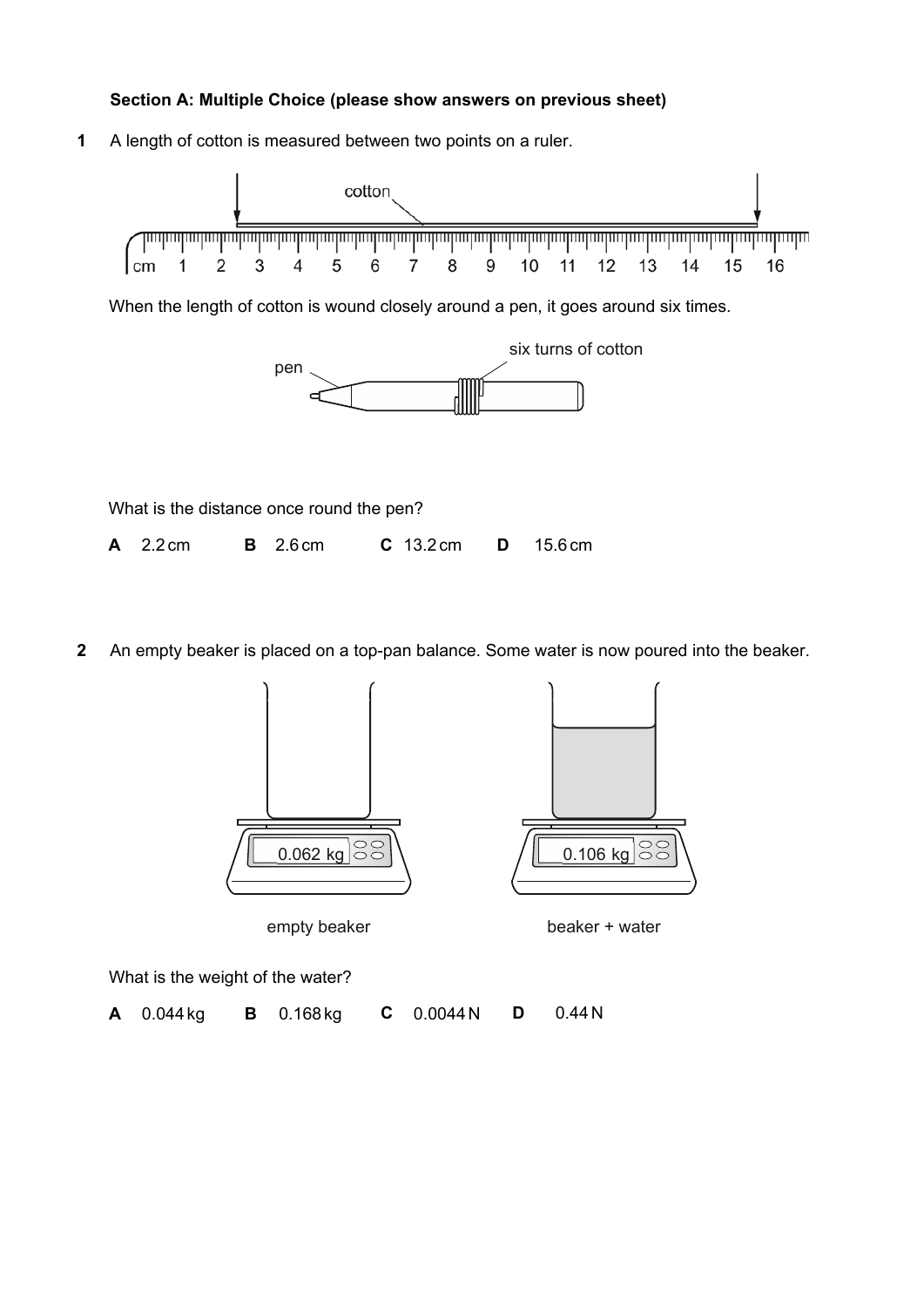**3** Three liquids P, Q and R have different densities and do not mix. The liquids are placed in a measuring cylinder and allowed to settle. A small block is then dropped into the measuring cylinder and comes to rest, as shown.



Which statement about the density of the block is correct?

- **A** It is equal to the density of Q.
- **B** It is greater than the density of P.
- **C** It is greater than the density of R.
- **D** It is less than the density of Q.
- **4** Which energy resource is **not** renewable?
	- **A** fossil fuel
	- **B** sunlight
	- **C** tides
	- **D** wind
- **5** Four identical beakers are filled with equal volumes of liquids P or Q, as shown. Liquid P is more dense than liquid Q.

At which point is the pressure the least?

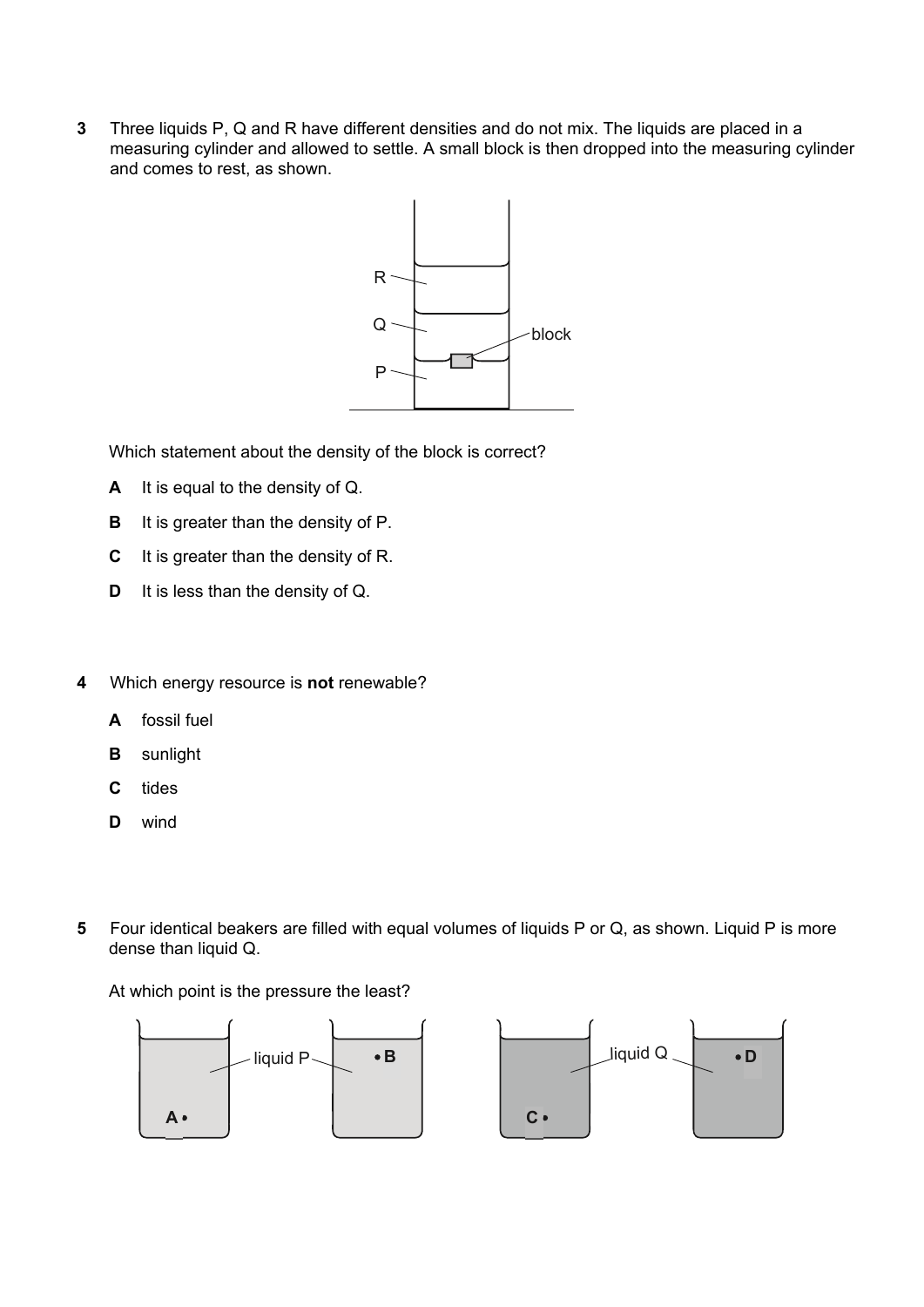**6** A woman has a weight of 600N. She stands on a horizontal floor. The area of her feet in contact with the floor is 0.050 m<sup>2</sup>.

What is the pressure she exerts on the floor?

**A**  $1.2 \times 10^3 \text{ N/m}^2$ 

- **B**  $2.4 \times 10^3 \text{ N/m}^2$
- **C**  $1.2 \times 10^4$  N/m<sup>2</sup>
- **D**  $2.4 \times 10^4$  N/m<sup>2</sup>
- **7** Air is trapped in a cylinder by a piston.

The piston is pushed inwards and the volume of the air is reduced.

The temperature of the trapped air remains constant.

Which row describes how the average speed of the air molecules and the average distance between them changes?

|   | average speed<br>of molecules | average distance<br>between molecules |
|---|-------------------------------|---------------------------------------|
| А | increases                     | decreases                             |
| в | increases                     | unchanged                             |
| C | unchanged                     | decreases                             |
| D | unchanged                     | increases                             |

**8** Which row gives the correct name for each change of state shown?

|   | change of state |                 |                 |  |  |  |
|---|-----------------|-----------------|-----------------|--|--|--|
|   | gas to liquid   | liquid to solid | solid to liquid |  |  |  |
| A | condensation    | melting         | solidification  |  |  |  |
| в | condensation    | solidification  | melting         |  |  |  |
| C | evaporation     | melting         | solidification  |  |  |  |
|   | evaporation     | solidification  | melting         |  |  |  |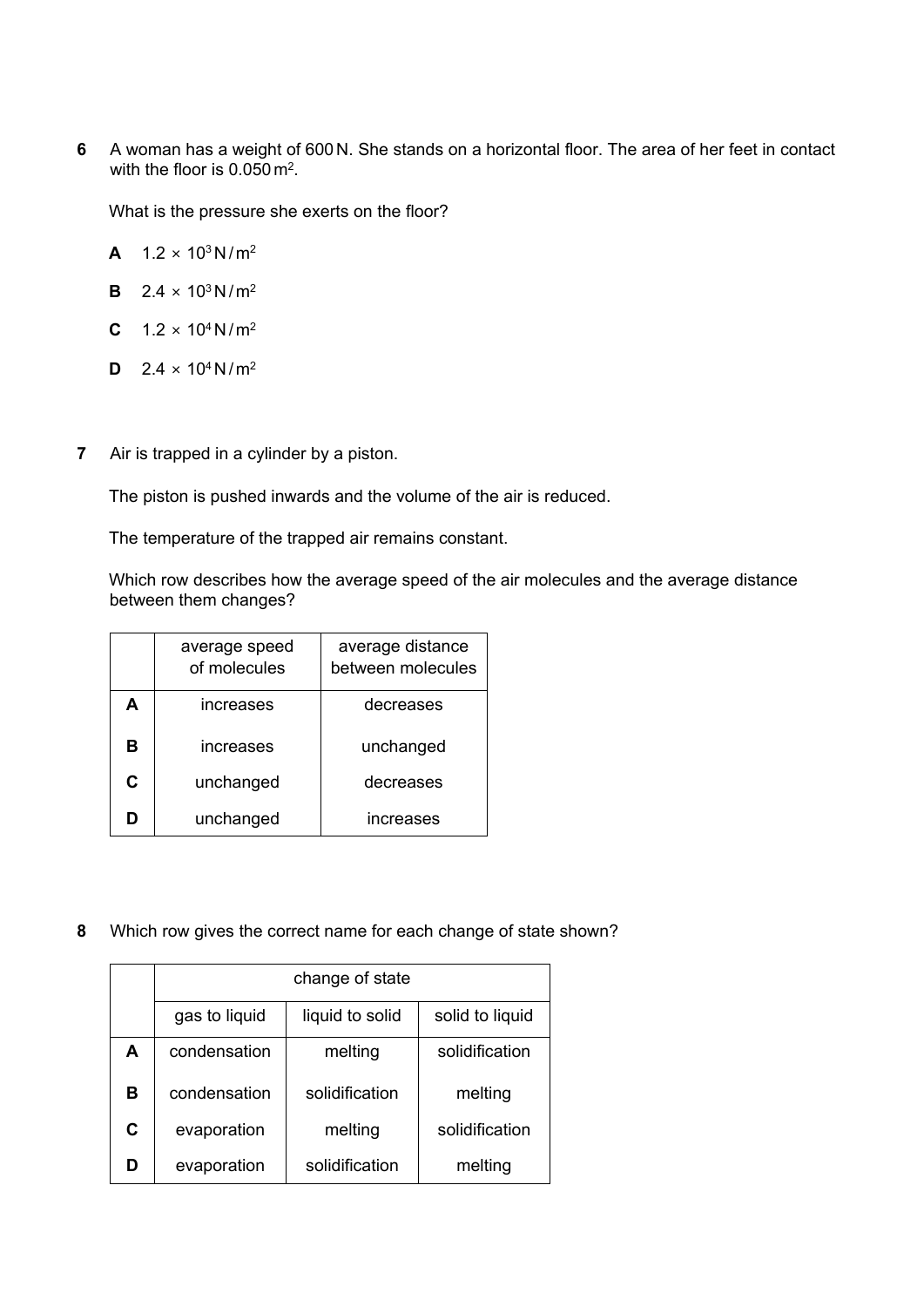**9** Which arrow on the graph shows the amplitude of the wave?



- **10** In which situation is the wavelength of the wave changed?
	- **A** light from the Sun passing from air into water
	- **B** radio waves travelling from an Earth satellite to the Moon
	- **C** sound reflecting from a wall
	- **D** water waves passing through a narrow gap
- **11** The diagram shows the electromagnetic spectrum. The numbers indicate the approximate wavelength at the boundaries between the various regions of the spectrum.

For a device to be able to make use of electromagnetic radiation, it needs an aerial of approximately the same size as the radiation it is designed to work with.

| $\check{ }$ |             |                                              |             |              |
|-------------|-------------|----------------------------------------------|-------------|--------------|
| m           | $10^{-3}$ m | $7 \times 10^{-7}$ m<br>$4 \times 10^{-7}$ m | $10^{-8}$ m | $10^{-11}$ m |

Which statement is correct?

- **A** A mobile phone uses radiation from region P.
- **B** A television satellite dish uses radiation from region Q.
- **C** The receptor cells in an eye use radiation from region R.
- **D** The remote controller for a television uses radiation from region U.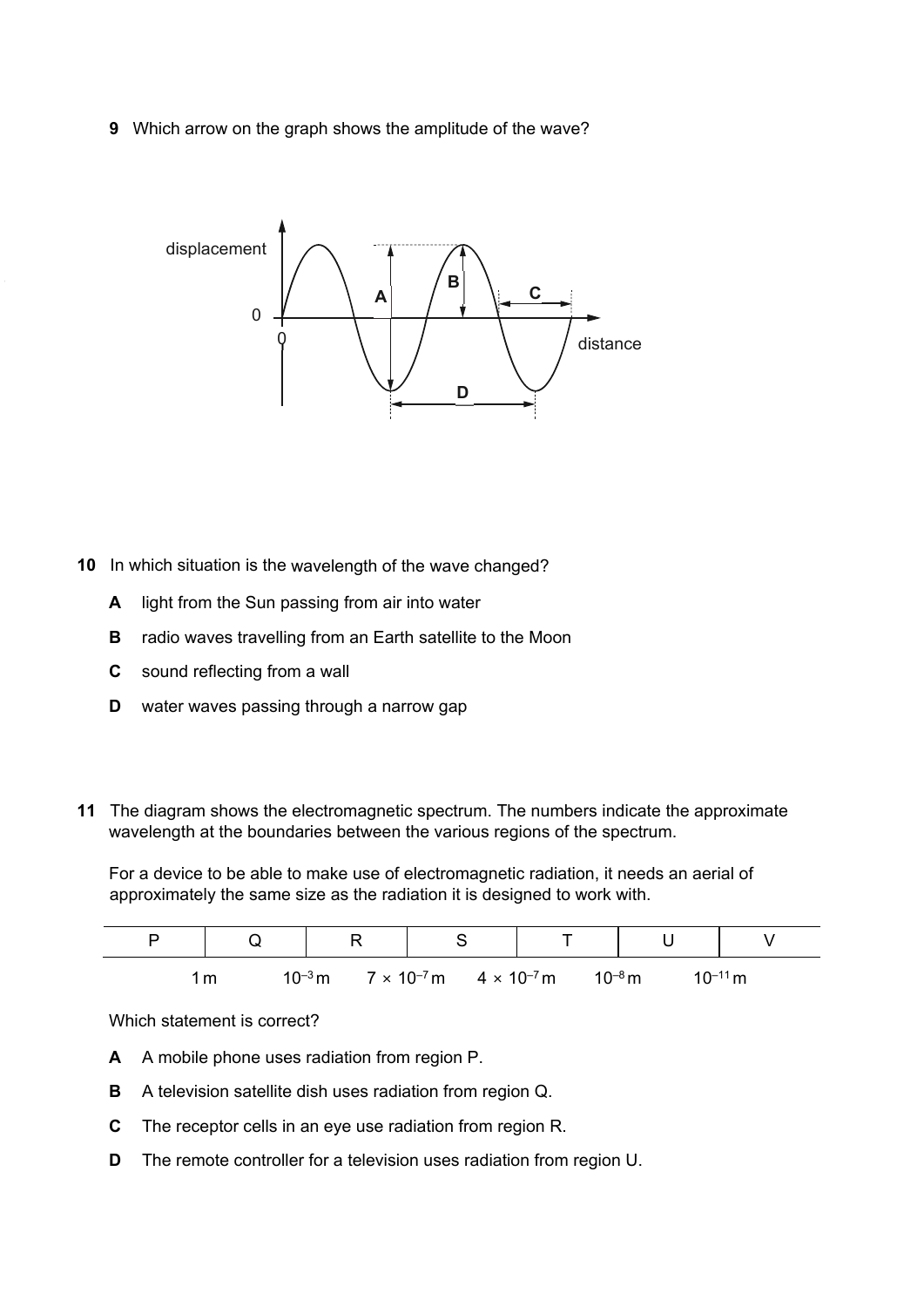**12** A dolphin has a range of audible frequencies of 150 Hz–150kHz.

Which range of frequencies can be heard both by humans with good hearing and by dolphins?

- **A** 20Hz–150Hz
- **B** 20Hz–150kHz
- **C** 20 kHz–150kHz
- **D** 150Hz–20kHz
- **13** A permanent magnet is placed close to a bar of soft iron.

| nermanent |  |  |
|-----------|--|--|
| magnet    |  |  |

soft iron bar

What are the polarities of end P and of end Q?

|   | end P | end Q |
|---|-------|-------|
| A | N     | N     |
| B | N     | S     |
| C | S     | N     |
| D | S     | S     |

**14** A plastic rod is rubbed with a cloth. The rod becomes positively charged.

What happens to the plastic rod and what is the charge on the cloth?

|   | plastic rod     | charge on cloth |
|---|-----------------|-----------------|
| A | gains electrons | negative        |
| в | gains electrons | positive        |
| C | loses electrons | negative        |
|   | loses electrons | positive        |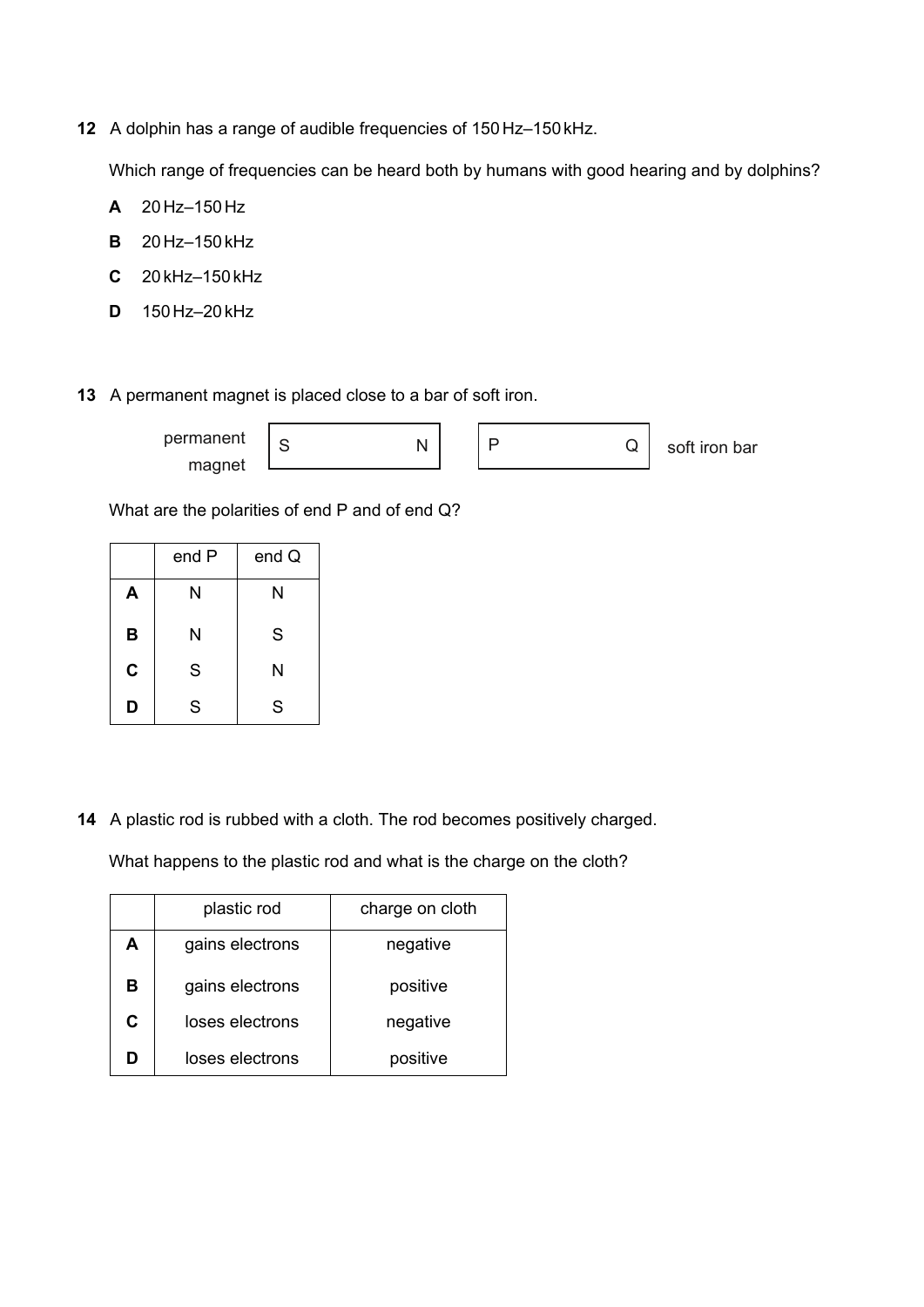**15** The diagram shows three identical resistors, three ammeters and a battery, connected in a circuit.



What is the order of the magnitudes of the readings on the ammeters from smallest to largest?

|   | smallest  | intermediate | largest   |
|---|-----------|--------------|-----------|
| А | ammeter 1 | ammeter 2    | ammeter 3 |
| в | ammeter 1 | ammeter 3    | ammeter 2 |
| C | ammeter 2 | ammeter 3    | ammeter 1 |
|   | ammeter 3 | ammeter 2    | ammeter 1 |

**16** A student sets up this circuit.



What is the purpose of the circuit?

- **A** to allow a lamp to be made dimmer or brighter as required
- **B** to amplify the sound of a voice
- **C** to light a lamp in the dark
- **D** to sound a bell when the temperature rises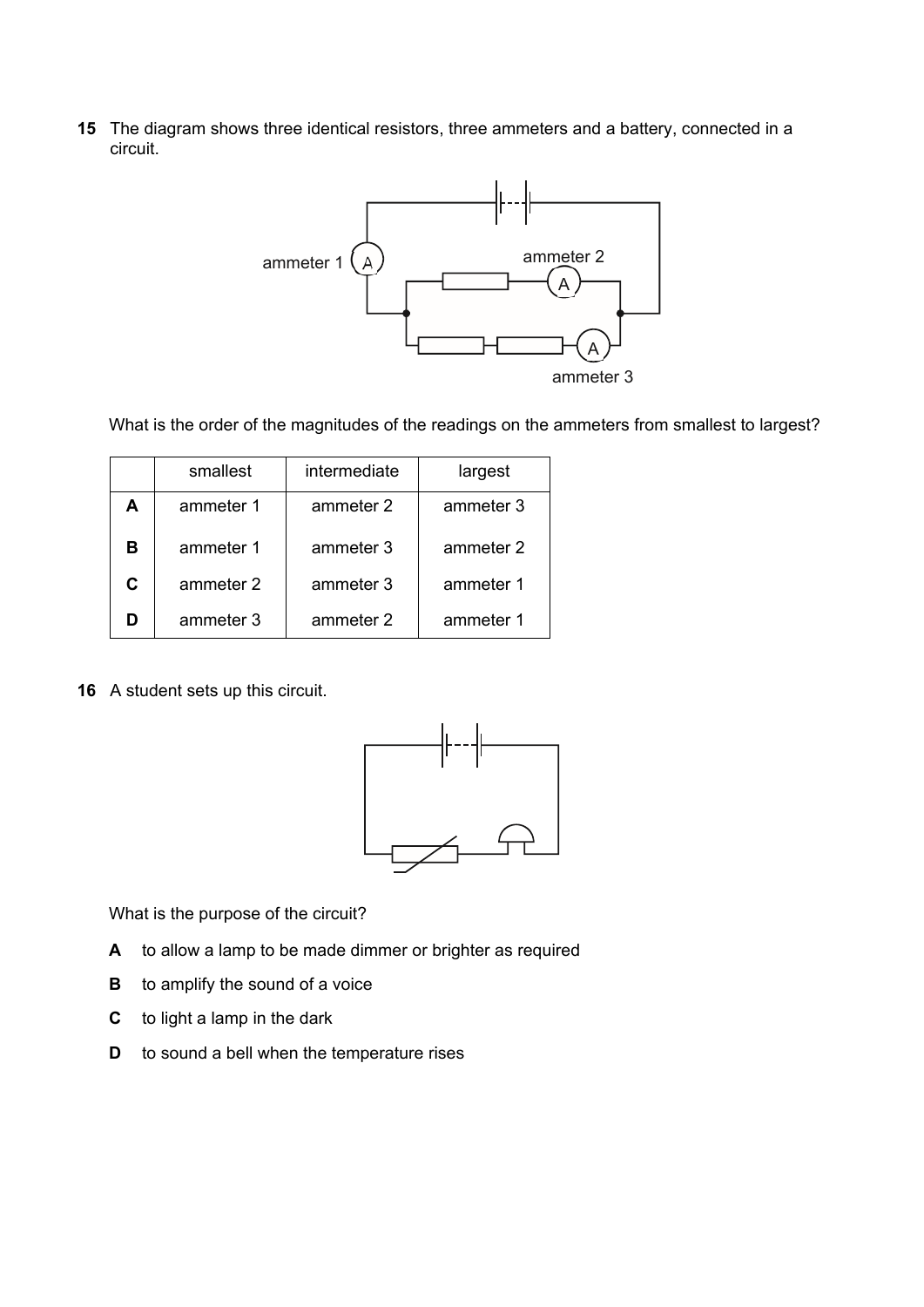**17** The diagram shows two voltmeters P and Q connected to a potential divider.



The sliding connection at point X is moved towards the top of the diagram.

What happens to the reading on P and to the reading on Q?

|    | reading on P | reading on Q |
|----|--------------|--------------|
| А  | decreases    | decreases    |
| в  | decreases    | increases    |
| r. | increases    | decreases    |
| n  | increases    | increases    |

**18** A neutral atom of argon-40  $(^{40}_{18}A)$  and a neutral atom of potassium-39  $(^{39}_{19}K)$  are compared.

Which atom has more electrons, and which atom has more protons?

|   | more electrons | more protons |
|---|----------------|--------------|
| А | argon          | argon        |
| в | argon          | potassium    |
| C | potassium      | argon        |
| D | potassium      | potassium    |

- **19** Which statement about α-particles and β-particles is correct?
	- **A** α-particles are less ionising than β-particles.
	- **B** α-particles are more penetrating than β-particles.
	- **C** α-particles have greater mass than β-particles.
	- **D** α-particles have the same charge as β-particles.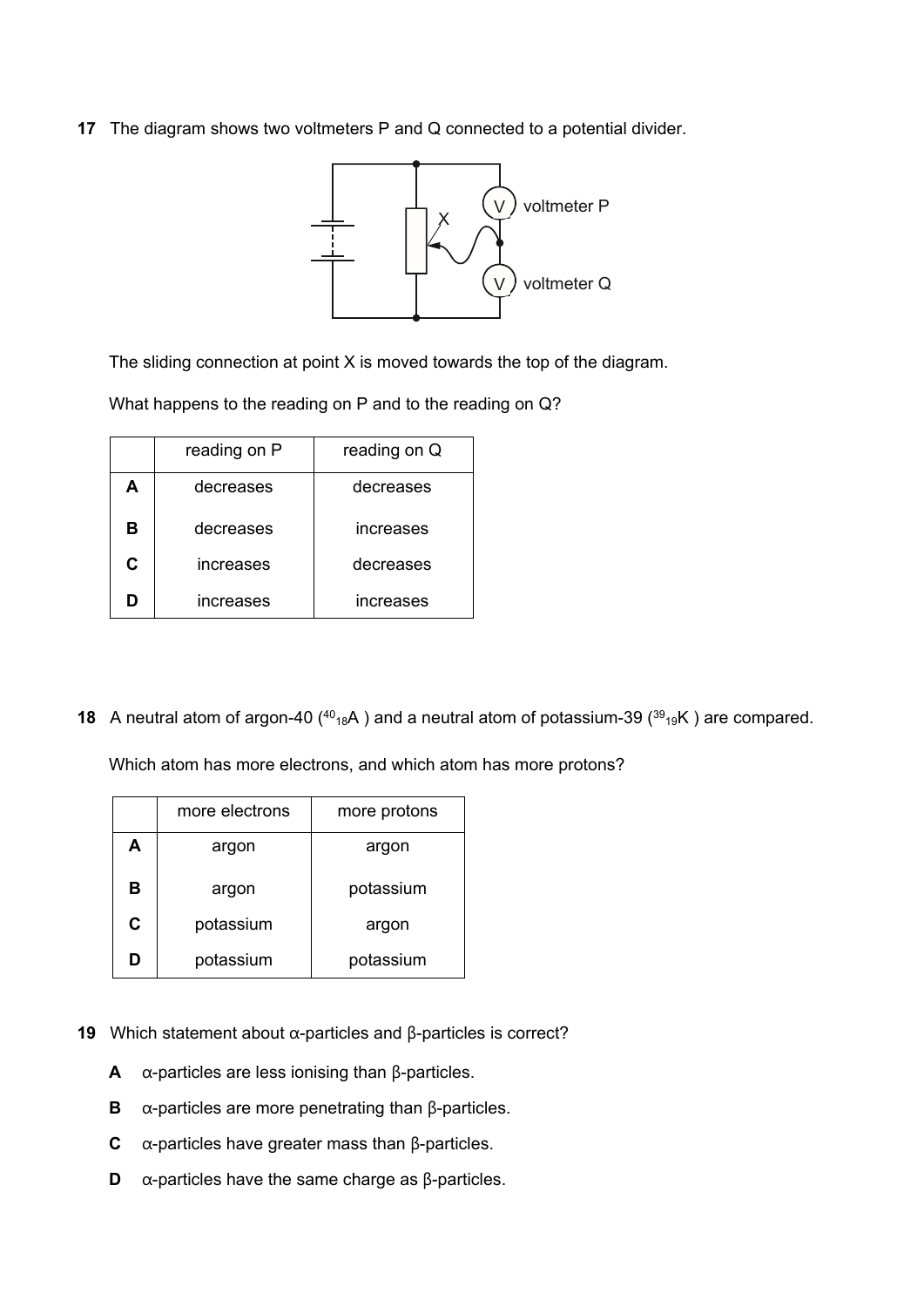**20** An explosion in a nuclear reactor spread the isotope caesium-137 across a large area.

Ninety years after the explosion, the quantity of caesium-137 present will be 12.5% of its original level.

What is the half-life of caesium-137?

**A** 11.25 years **B** 22.5 years **C** 30.0 years **D** 45.0 years

**21** The diagram shows some liquid in a measuring cylinder.

The mass of the liquid is 16 g.

$$
\begin{array}{r}\n 25 \\
\hline\n 20 \\
\hline\n 15 \\
\hline\n 10 \\
\hline\n 5 \\
\hline\n 1\n \end{array}
$$

What is the density of the liquid?

| <b>A</b> 0.80g/cm <sup>3</sup> | 1.25 g/cm $^{\rm 3}$ | <b>C</b> 36g/cm $3$ | <b>D</b> 320g/cm <sup>3</sup> |
|--------------------------------|----------------------|---------------------|-------------------------------|
|                                |                      |                     |                               |

**22** The diagram shows the relative number of molecules in a liquid that have a given kinetic energy.

The graph is divided into sections so that each section contains the same number of molecules.

From which section does the greatest number of molecules escape from the liquid per unit time?

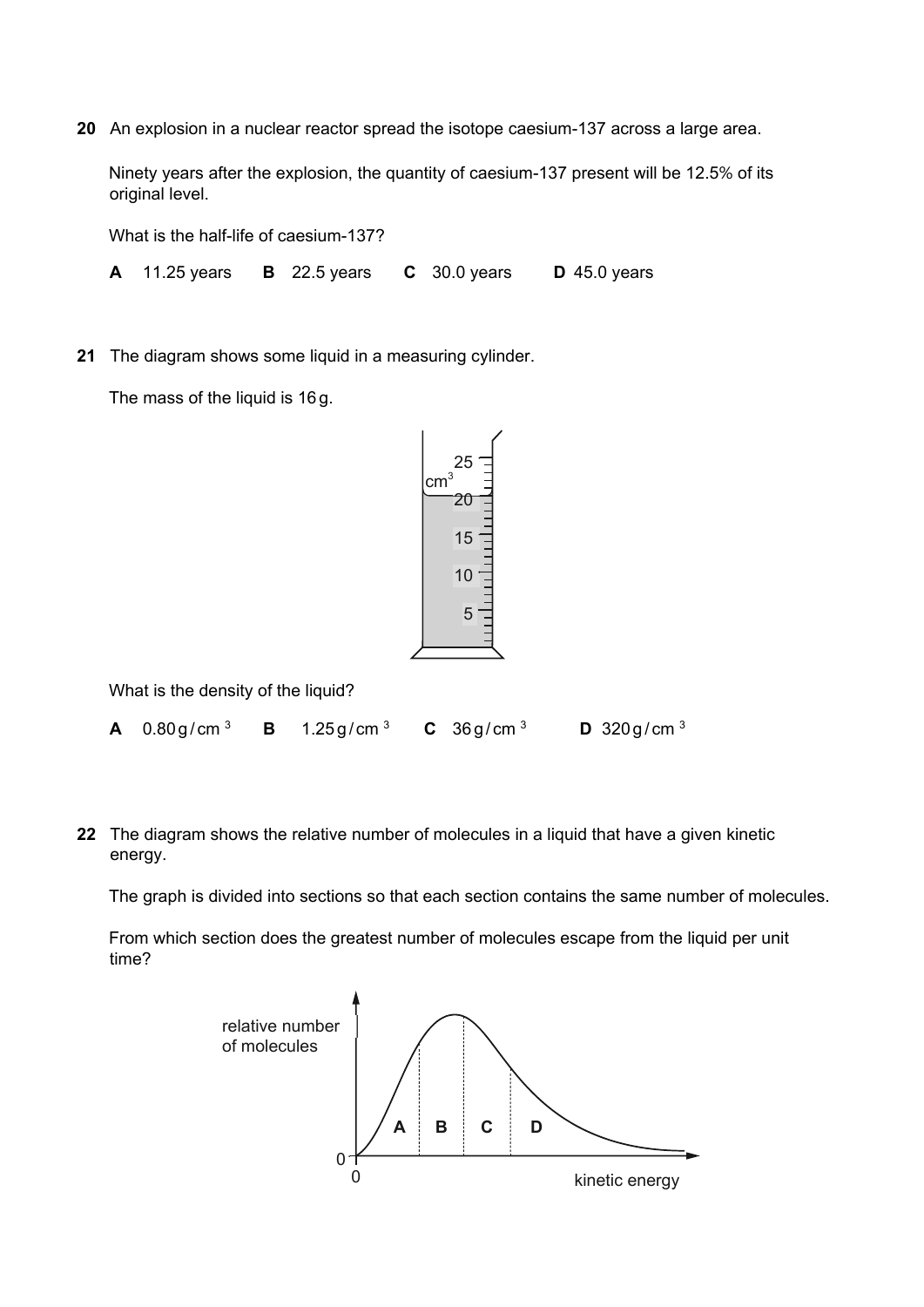**23** Four thermometers, with their bulbs painted different colours, are placed at equal distances from a radiant heater.

Which thermometer shows the slowest temperature rise when the heater is first switched on?

- **A** matt black
- **B** matt white
- **C** shiny black
- **D** shiny white
- **24** Light passes from glass into air.

Which diagram shows a ray of light incident at the critical angle on the air-glass boundary?

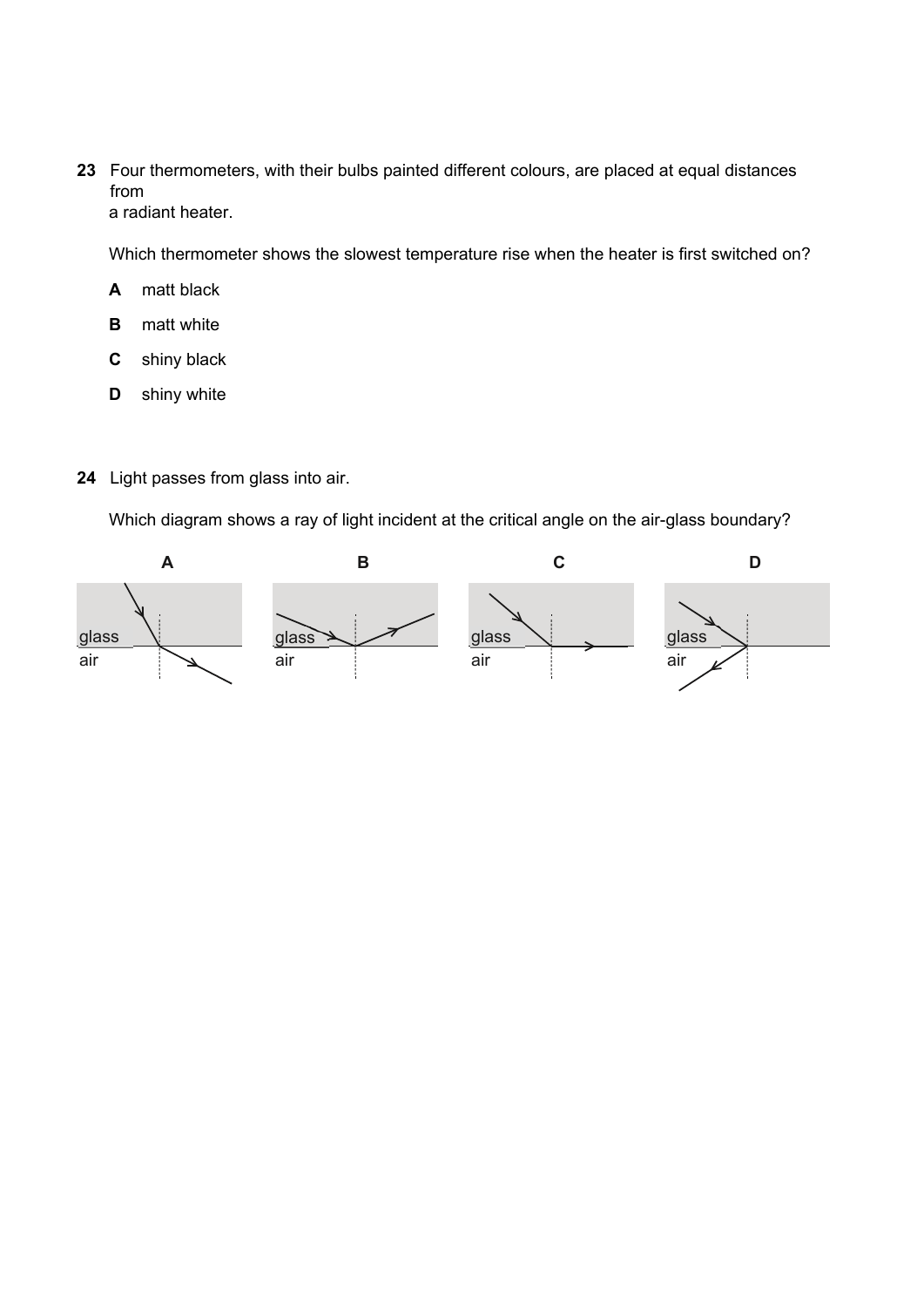**25** The table describes white light that passes through a prism and forms a spectrum.

Which row is correct?

|   | colour refracted<br>the most | colour next<br>to the red |
|---|------------------------------|---------------------------|
| A | red                          | orange                    |
| в | red                          | yellow                    |
| C | violet                       | orange                    |
| D | violet                       | yellow                    |

**26** A lamp is connected across one cell, then across two cells. The potential difference (p.d.) across the lamp and the current in it are measured in each case.

The results are shown.

| number of<br>cells | p.d./V | current/A |
|--------------------|--------|-----------|
|                    | 2.8    | 0.25      |
| 2                  | 5.4    | 0.40      |

What is the change in the resistance of the lamp when the number of cells is increased from one to two?

- **A** It decreases by 0.015Ω.
- **B** It increases by 1.5Ω.
- **C** It increases by 2.3Ω.
- **D** It increases by 17Ω.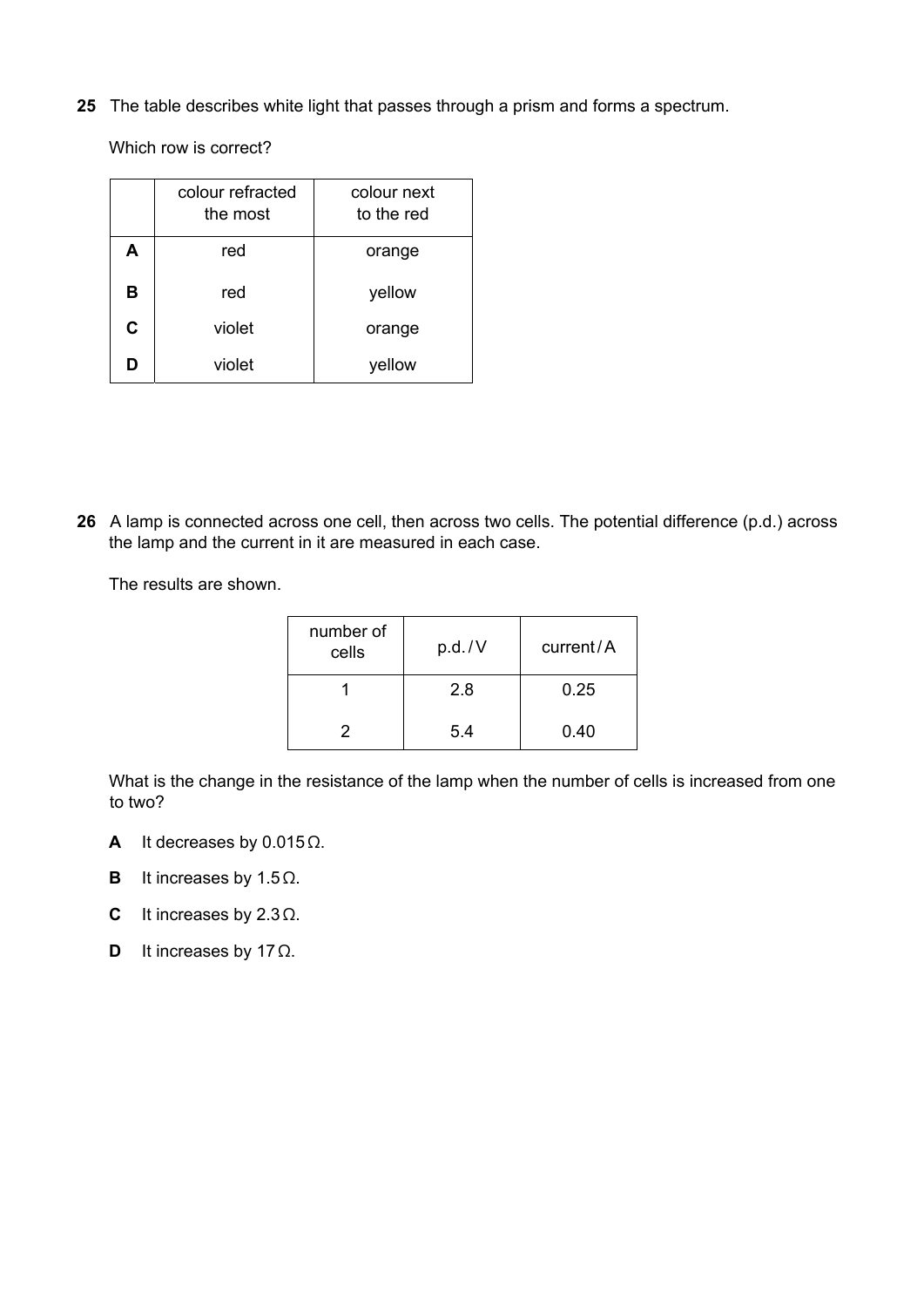**27** A transformer has  $N_p$  turns in the primary coil and  $N_s$  turns in the secondary coil.

Which row gives the values of  $N_p$  and  $N_s$  for a transformer that steps up a voltage of 1200 V to 36000V?

|   | $N_{\scriptscriptstyle{\mathrm{p}}}$ | $N_{\rm s}$ |
|---|--------------------------------------|-------------|
| A | 2000                                 | 60000       |
| B | 2000                                 | 600000      |
| C | 60000                                | 2000        |
| D | 600000                               | 2000        |

A straight wire is perpendicular to the paper. It carries a current into the paper. **28**

What is the magnetic field pattern and its direction near the wire?

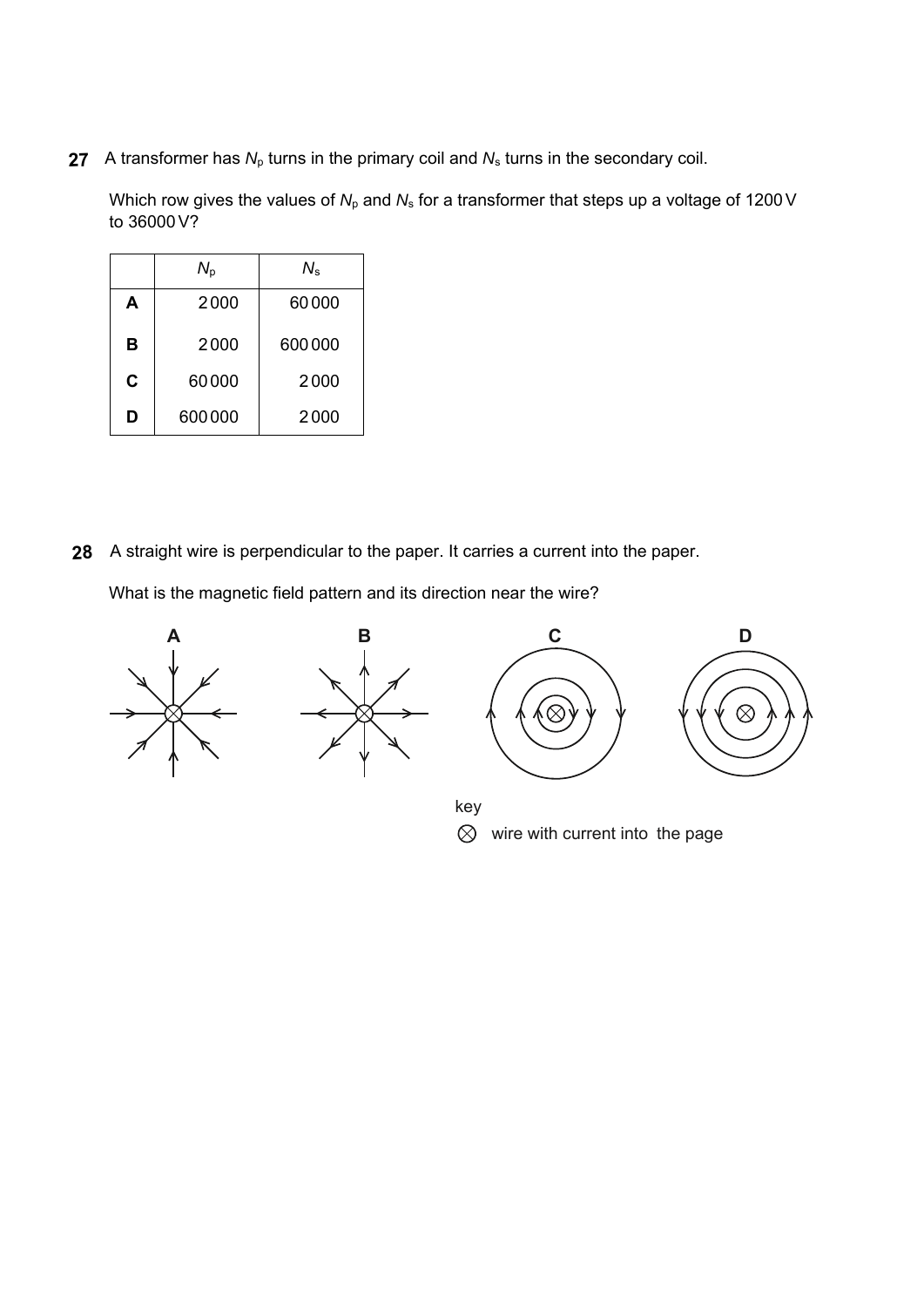The graph shows how the speed of a car varies over a period of 10 s. **29**



The graph shows how weight varies with mass on planet P and on planet Q. **30**



An object weighs 400 N on planet P. The object is taken to planet Q.

Which row is correct?

|   | mass of object<br>on planet Q/kg | weight of object<br>on planet Q/N |
|---|----------------------------------|-----------------------------------|
| A | 40                               | 200                               |
| B | 40                               | 400                               |
| C | 80                               | 200                               |
| D | 80                               | 400                               |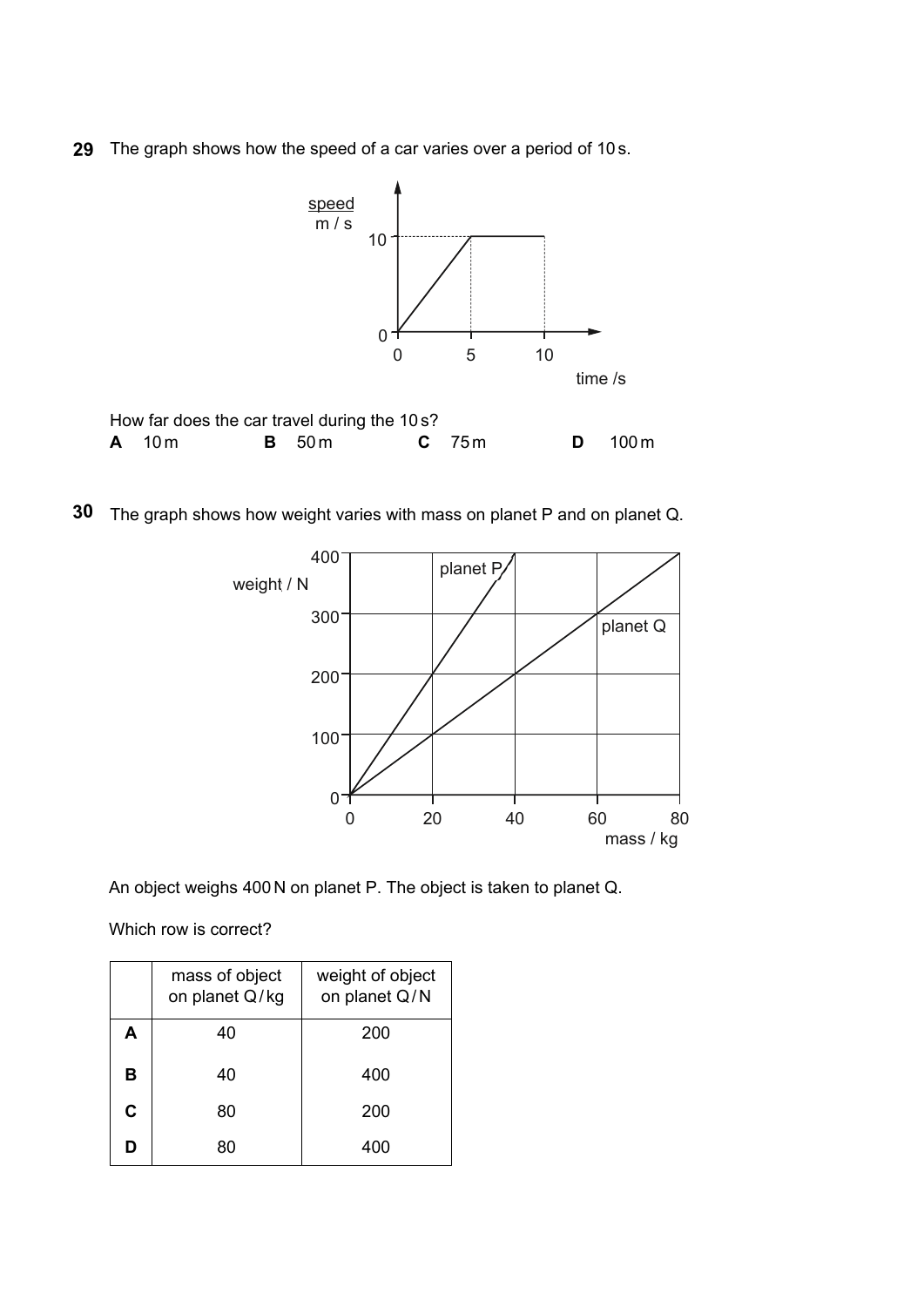### **Section B**

### **Q. 31**

The diagram shows a simple light-sensing circuit.



(a) The graph, supplied by the manufacturer, shows how the resistance of the component labelled **X** varies with light intensity.

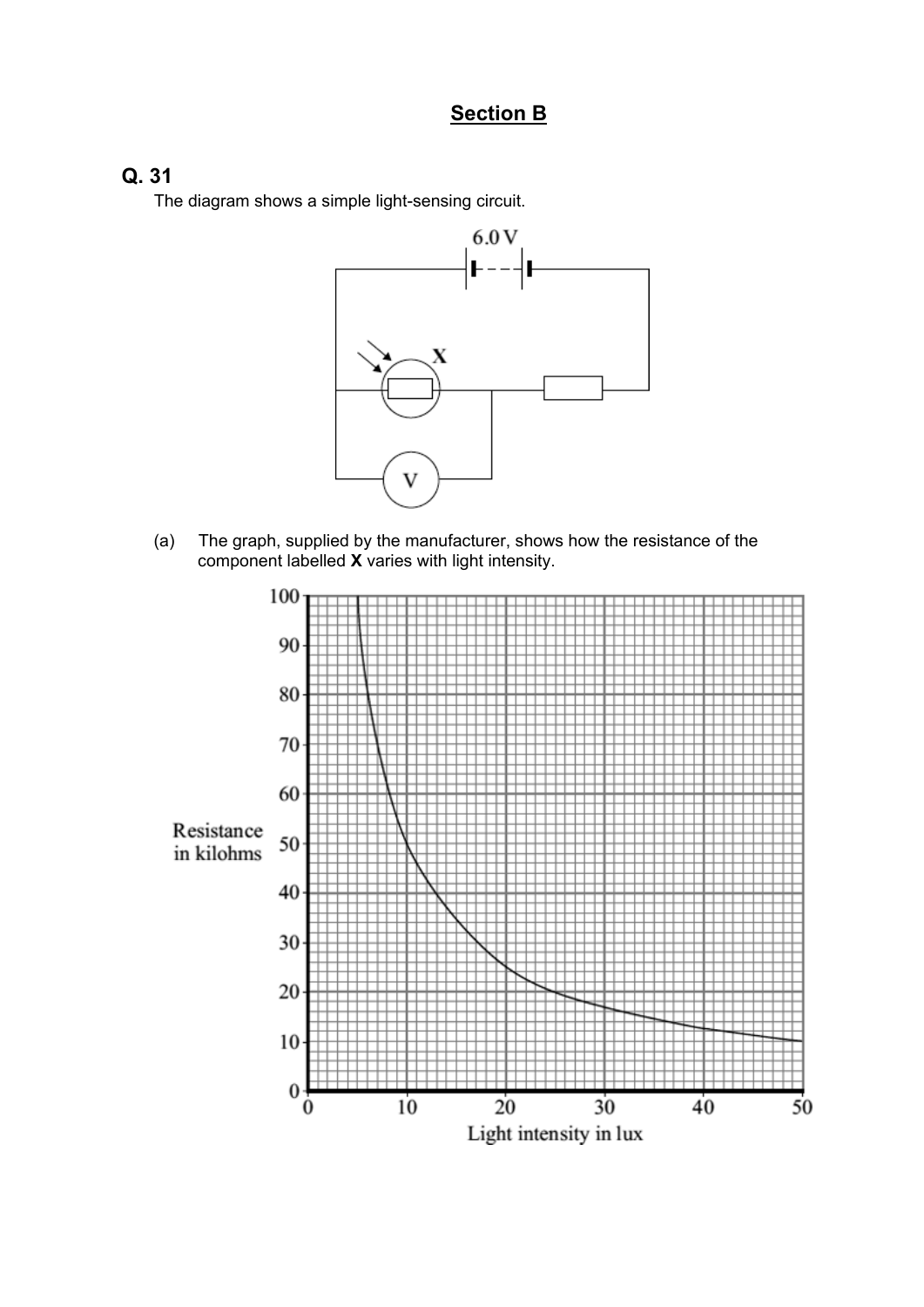(ii) Use the graph to find the resistance of component **X** when the light intensity is 20 lux.

 $\_$  , and the set of the set of the set of the set of the set of the set of the set of the set of the set of the set of the set of the set of the set of the set of the set of the set of the set of the set of the set of th

(iii) When the light intensity is 20 lux, the current through the circuit is 0.0002 A. Calculate the reading on the voltmeter when the light intensity is 20 lux. Show clearly how you work out your answer.

\_\_\_\_\_\_\_\_\_\_\_\_\_\_\_\_\_\_\_\_\_\_\_\_\_\_\_\_\_\_\_\_\_\_\_\_\_\_\_\_\_\_\_\_\_\_\_\_\_\_\_\_\_\_\_\_\_\_\_\_\_\_

\_\_\_\_\_\_\_\_\_\_\_\_\_\_\_\_\_\_\_\_\_\_\_\_\_\_\_\_\_\_\_\_\_\_\_\_\_\_\_\_\_\_\_\_\_\_\_\_\_\_\_\_\_\_\_\_\_\_\_\_\_\_

Voltmeter reading = state of the volts

**(2)** 

**(1)** 

**(1)** 

**(1)** 

- (b) Use the grid below to show how the voltmeter reading in the light-sensing circuit varies with light intensity.
	- (i) Add a suitable scale to the *y*-axis (vertical axis).
	- (ii) Complete the sketch graph by drawing a line on the grid to show how the voltmeter reading will vary with light intensity.

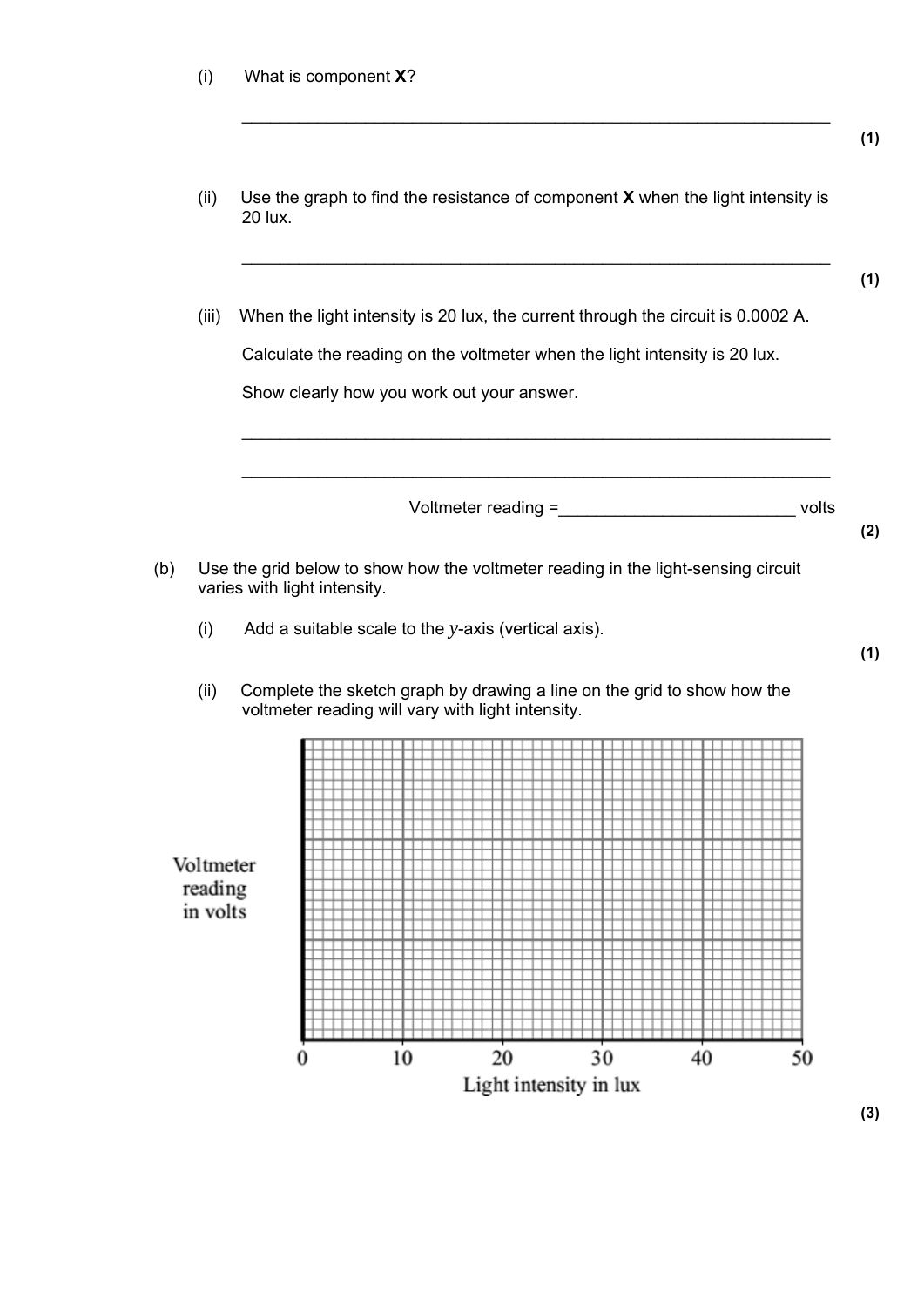(c) The following passage is taken from the technical data supplied for component **X** by the manufacturer.

For any given light intensity, the resistance of this component can vary by plus or minus 50% of the value shown on the **graph of light intensity and resistance**.

(i) Calculate the maximum resistance that component **X** could have at 20 lux light intensity.

Maximum resistance =\_\_\_\_\_\_\_\_\_\_\_\_\_\_\_\_\_\_\_\_\_\_\_\_\_ kilohms

 $\_$ 

\_\_\_\_\_\_\_\_\_\_\_\_\_\_\_\_\_\_\_\_\_\_\_\_\_\_\_\_\_\_\_\_\_\_\_\_\_\_\_\_\_\_\_\_\_\_\_\_\_\_\_\_\_\_\_\_\_\_\_\_\_\_

**(1)** 

(ii) Explain why this light-sensing circuit would **not** be used to measure values of light intensity.

**(1)** 

**(Total 10 marks)**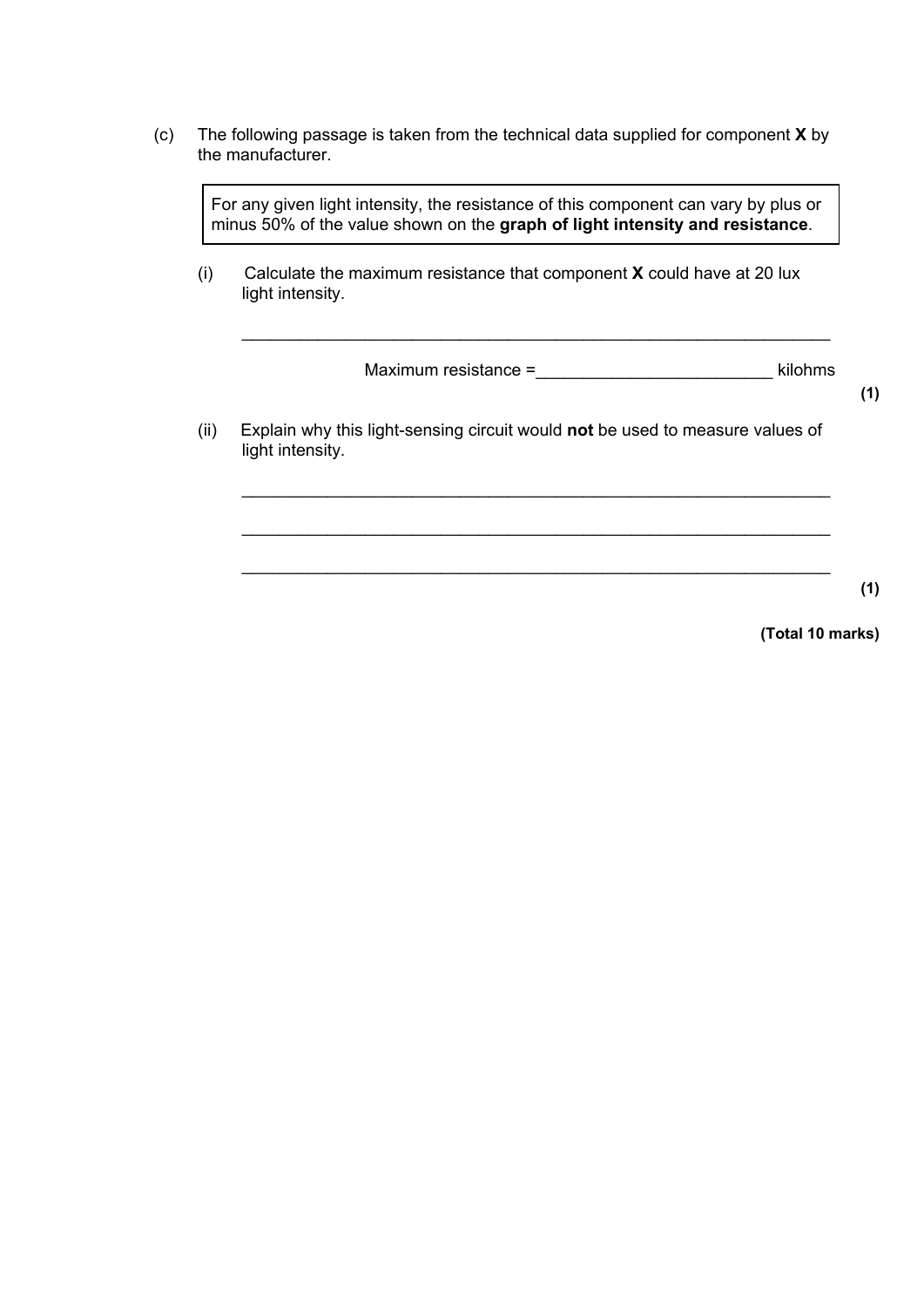#### **Q. 32**

In 2011, some of the scientists working at the CERN particle laboratory published the results of experiments they had conducted over the previous three years.

The scientists said that the results had shown that a particle, called a neutrino, was able to travel faster than the speed of light.

These unexpected results challenged the physics theory that nothing can travel faster than the speed of light.

(a) Suggest why most other scientists thought that the experimental results were unbelievable.

\_\_\_\_\_\_\_\_\_\_\_\_\_\_\_\_\_\_\_\_\_\_\_\_\_\_\_\_\_\_\_\_\_\_\_\_\_\_\_\_\_\_\_\_\_\_\_\_\_\_\_\_\_\_\_\_\_\_\_\_\_\_\_\_\_\_\_

\_\_\_\_\_\_\_\_\_\_\_\_\_\_\_\_\_\_\_\_\_\_\_\_\_\_\_\_\_\_\_\_\_\_\_\_\_\_\_\_\_\_\_\_\_\_\_\_\_\_\_\_\_\_\_\_\_\_\_\_\_\_\_\_\_\_\_

(b) The scientists at CERN believed their results were correct but could not explain them.

Suggest a reason why the scientists decided to publish their results.

(c) The experiments conducted by the scientists involved measuring the time it took neutrinos to travel from CERN to another laboratory 730 000 m away.

Using the data, the speed of the neutrinos was calculated to be 300 007 400 m/s.

\_\_\_\_\_\_\_\_\_\_\_\_\_\_\_\_\_\_\_\_\_\_\_\_\_\_\_\_\_\_\_\_\_\_\_\_\_\_\_\_\_\_\_\_\_\_\_\_\_\_\_\_\_\_\_\_\_\_\_\_\_\_\_\_\_

Calculate the time it would take the neutrinos to travel 730 000 m at a speed of 300 007 400 m/s.

\_\_\_\_\_\_\_\_\_\_\_\_\_\_\_\_\_\_\_\_\_\_\_\_\_\_\_\_\_\_\_\_\_\_\_\_\_\_\_\_\_\_\_\_\_\_\_\_\_\_\_\_\_\_\_\_\_\_\_\_\_\_\_\_\_\_\_

\_\_\_\_\_\_\_\_\_\_\_\_\_\_\_\_\_\_\_\_\_\_\_\_\_\_\_\_\_\_\_\_\_\_\_\_\_\_\_\_\_\_\_\_\_\_\_\_\_\_\_\_\_\_\_\_\_\_\_\_\_\_\_\_\_\_\_

 $\_$  , and the set of the set of the set of the set of the set of the set of the set of the set of the set of the set of the set of the set of the set of the set of the set of the set of the set of the set of the set of th

 $\_$  , and the set of the set of the set of the set of the set of the set of the set of the set of the set of the set of the set of the set of the set of the set of the set of the set of the set of the set of the set of th

Give your answer in standard form.

 $Time =$   $\frac{1}{s}$  s

**(3)** 

 **(Total 5 marks)** 

**(1)**